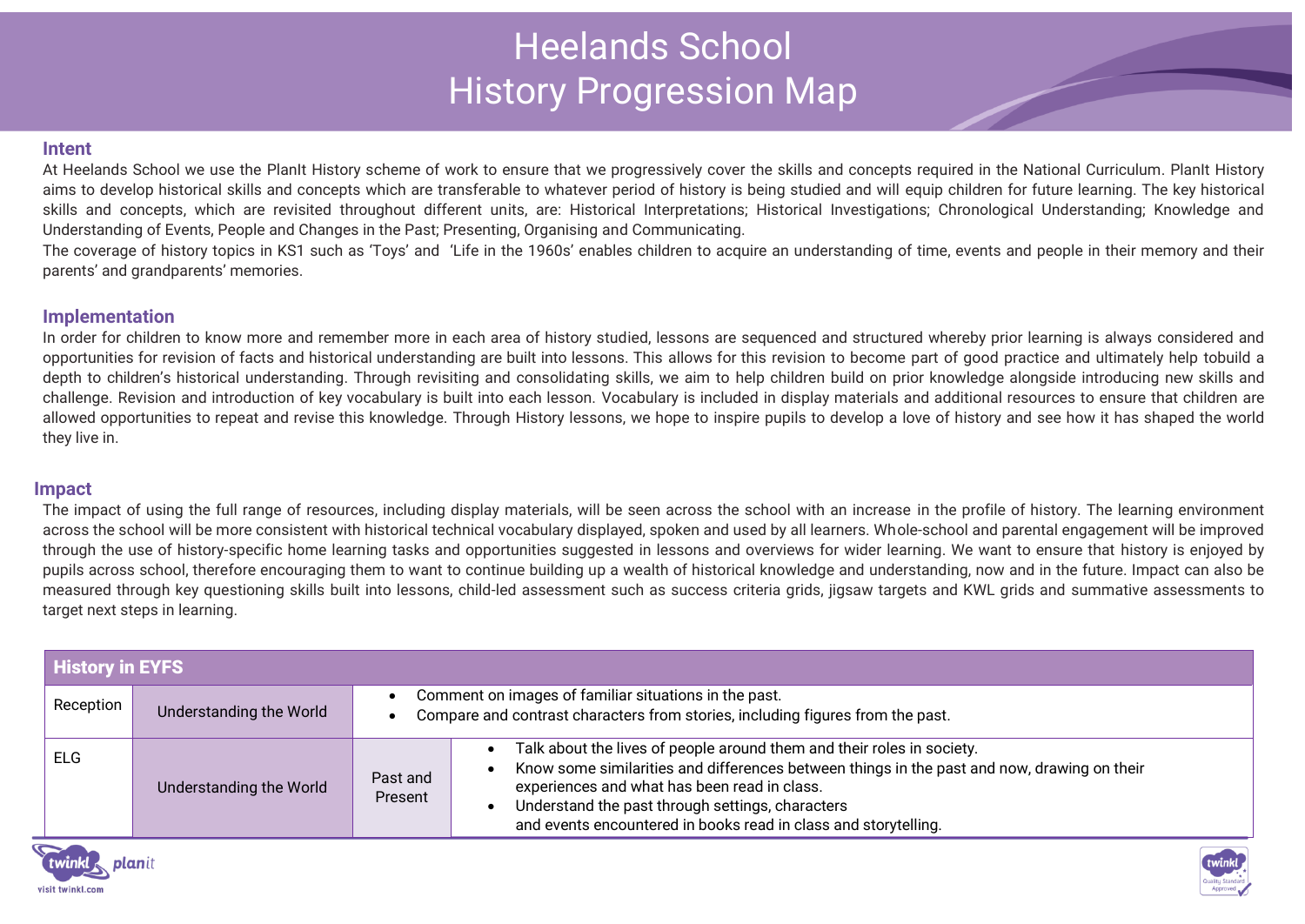# **Key Stage 1 National Curriculum Expectations**

Pupils should be taught about:

- changes within living memory. Where appropriate, these should be used to reveal aspects of change in national life;
- events beyond living memory that are significant nationally or globally [for example the Great Fire of London, the first aeroplane flight or events commemorated through festivals or anniversaries];
- the lives of significant individuals in the past who have contributed to national and international achievements. Some should be used to compare aspects of life in different periods [for example Elizabeth I and Queen Victoria, Christopher Columbus and Neil Armstrong, William Caxton and Tim Berners-Lee, Pieter Bruegel the Elder and LS Lowry, Rosa Parks and Emily Davison, Mary Seacole and/or Florence Nightingale and Edith Cavell];
- significant historical events, people and places in their own locality.

|                                                           | KS1                                                                                                                                                                                                                                                                                            | <b>The Year 1 Historian</b>                                                      | <b>The Year 2 Historian</b>                                                     |
|-----------------------------------------------------------|------------------------------------------------------------------------------------------------------------------------------------------------------------------------------------------------------------------------------------------------------------------------------------------------|----------------------------------------------------------------------------------|---------------------------------------------------------------------------------|
| Historical<br>Interpretations                             | <b>KS1 History National Curriculum</b><br>Children should understand some of the ways in which we find out about the past and identify different<br>ways in which it is represented.                                                                                                           | Knows that some stories really<br>happened and some did not.                     | Can talk about how events might<br>look different to different people.          |
|                                                           | Children can:<br>start to compare two versions of a past event;                                                                                                                                                                                                                                | Can look at a picture from the past<br>and say how life was different.           | Can recognize whether stories<br>actually happened or not.                      |
|                                                           | observe and use pictures, photographs and artefacts to find out about the past;<br>start to use stories or accounts to distinguish between fact and fiction;<br>$\mathbb{C}$<br>explain that there are different types of evidence and sources that can be used to help<br>represent the past. | Is beginning to know that they can find<br>out about the past in different ways. | Knows how to find out about the<br>past in different ways and where<br>to look. |
| ons<br><u>iire</u><br>$\overline{a}$<br><u>Historical</u> | <b>KS1 History National Curriculum</b><br>Children should ask and answer questions, using other sources to show that they know and understand<br>key features of events.                                                                                                                       | Can identify objects from the past<br>in pictures.                               | Can give reasons for their ideas<br>about artefacts.                            |
|                                                           | Children can:<br>observe or handle evidence to ask simple questions about the past;                                                                                                                                                                                                            | Can think of questions to ask about<br>evidence from the past.                   | Can talk about how I got to my<br>conclusions.                                  |
|                                                           | observe or handle evidence to find answers to simple questions about the past on the basis of<br>simple observations;<br>choose and select evidence and say how it can be used to find out about the past.                                                                                     | Can answer questions about an<br>artefact or a picture.                          | Can say which kinds of<br>evidence would help me to find<br>out about the past. |
|                                                           |                                                                                                                                                                                                                                                                                                | Can draw simple conclusions from<br>artefacts and pictures.                      |                                                                                 |